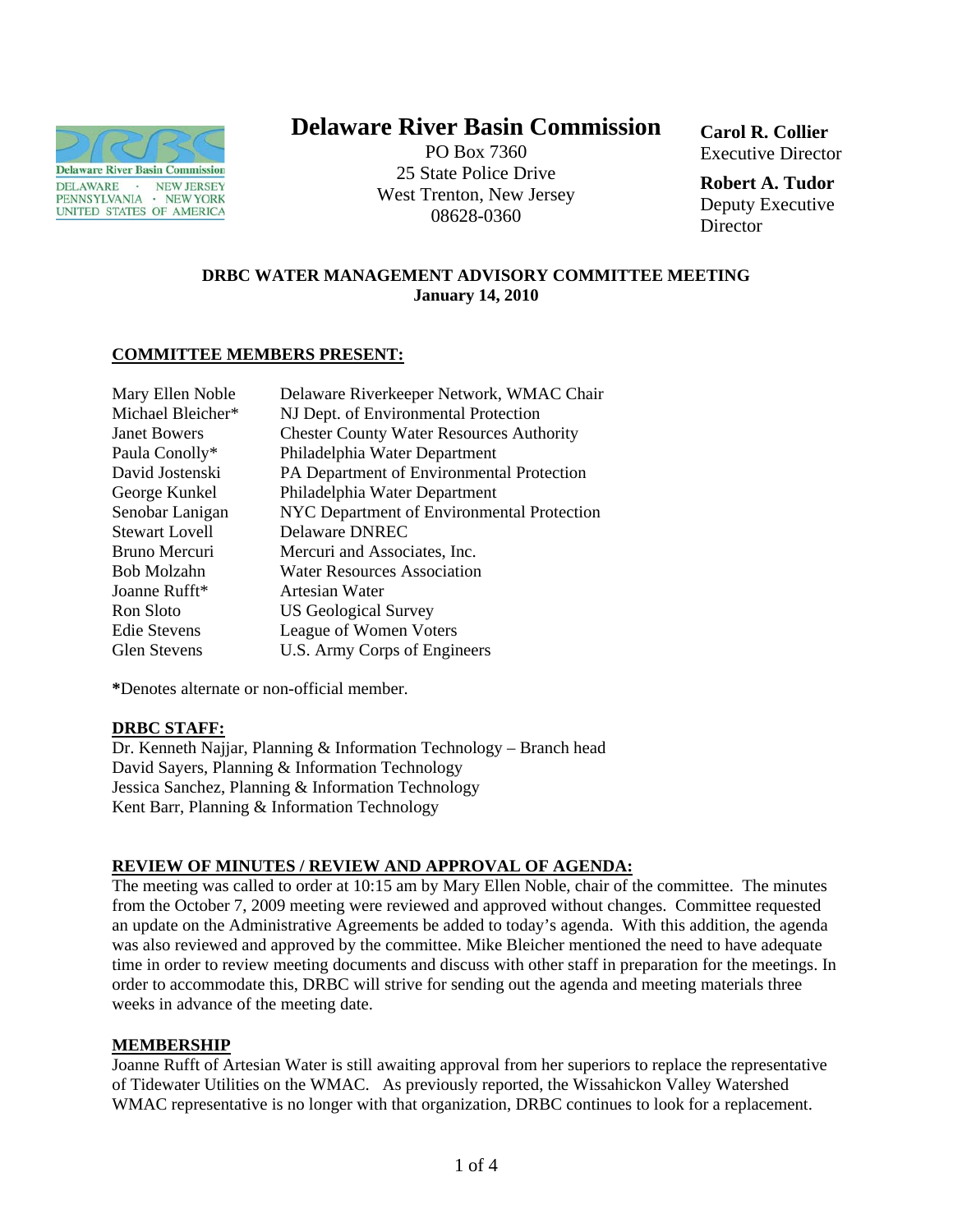The resolution establishing the WMAC also needs to be revised in order to add a representative from the power generation sector to the membership. The committee decided that there should be permanent alternate members in place for each member of the WMAC. Members are asked to name their alternate designee by the next meeting.

## **WATER MANAGEMENT / SUPPLY PLANNING UPDATE**

*AWWA Water Accountability rule making process / implementation:* The WMAC was heavily involved in the AWWA/IWA water accountability audit approach which was discussed by WMAC at numerous meetings and in sub committee and eventually was adopted in March 2009 by the DRBC Commissioners to replace a 20-year old resolution based on the out-dated concept of unaccounted-for-water. The final resolution (2009-1), as well as the comment and response document was distributed to committee members. The comment and response document consisted of one set of comments from New Jersey American Water, generally in favor of adopting the new approach. In April 2009, the AWWA Waterloss control subcommittee pushed forward the latest version of the software which is available on the AWWA website. The PA Public Utilities Commission (PUC) made a similar ruling to DRBC's in that they are undertaking a pilot program to advance the same AWWA methodology. Both George Kunkel and David Sayers are involved in the PUC pilot program.

 A number of small updates on this topic were reported by David Sayers and George Kunkel: 1) AWWA Waterloss Subcommittee worked to get out the latest version 4.1 of the AWWA software and it is in the process of being posted on the AWWA website. It is basically just userfriendly updates to the software, the audit calculations have not changed.

2) In mid-December there was an article on a waterloss study done on the city of Camden which found that 45% of the water supply is not being accounted for. George Kunkel suggested that the DRBC should reach out to Camden to volunteer for the pilot program.

3) The EPA has posted a report on waterloss recommending the approach that AWWA has been advocating. The rough document appears to have been written sometime in 2008 and is out for comment until at least the end of January 2010. WMAC members and DRBC is encouraged to submit comments.

4) DRBC staff is beginning its outreach effort for the new rule. One idea is the possibility of having a workshop around June 2010. The WMAC would be on the distribution list.

5) NYDEC has reached out to David Sayers and George Kunkel to learn more about the AWWA approach and the accompanying software.

6) Congress is working on a bill to reauthorize the state revolving loan fund and are looking at new provisions that would better qualify applications for applying for these funds. They are considering putting in a component regarding water efficiency and water loss auditing.

# *Groundwater Protected Area:*

DRBC manages the GWPA on behalf of the Commonwealth of Pennsylvania. The Project Review section of DRBC issues dockets in this area based on the stressed area limits and conditions. DRBC is working closely with PA DEP because a large part of the evaluation is dependent upon the data that is supplied by PADEP. Ken Najjar again reviewed the flow chart with the committee. Thus far, DRBC is on schedule with the timeline on the flow chart. DRBC staff anticipates a more detailed report at the next WMAC meeting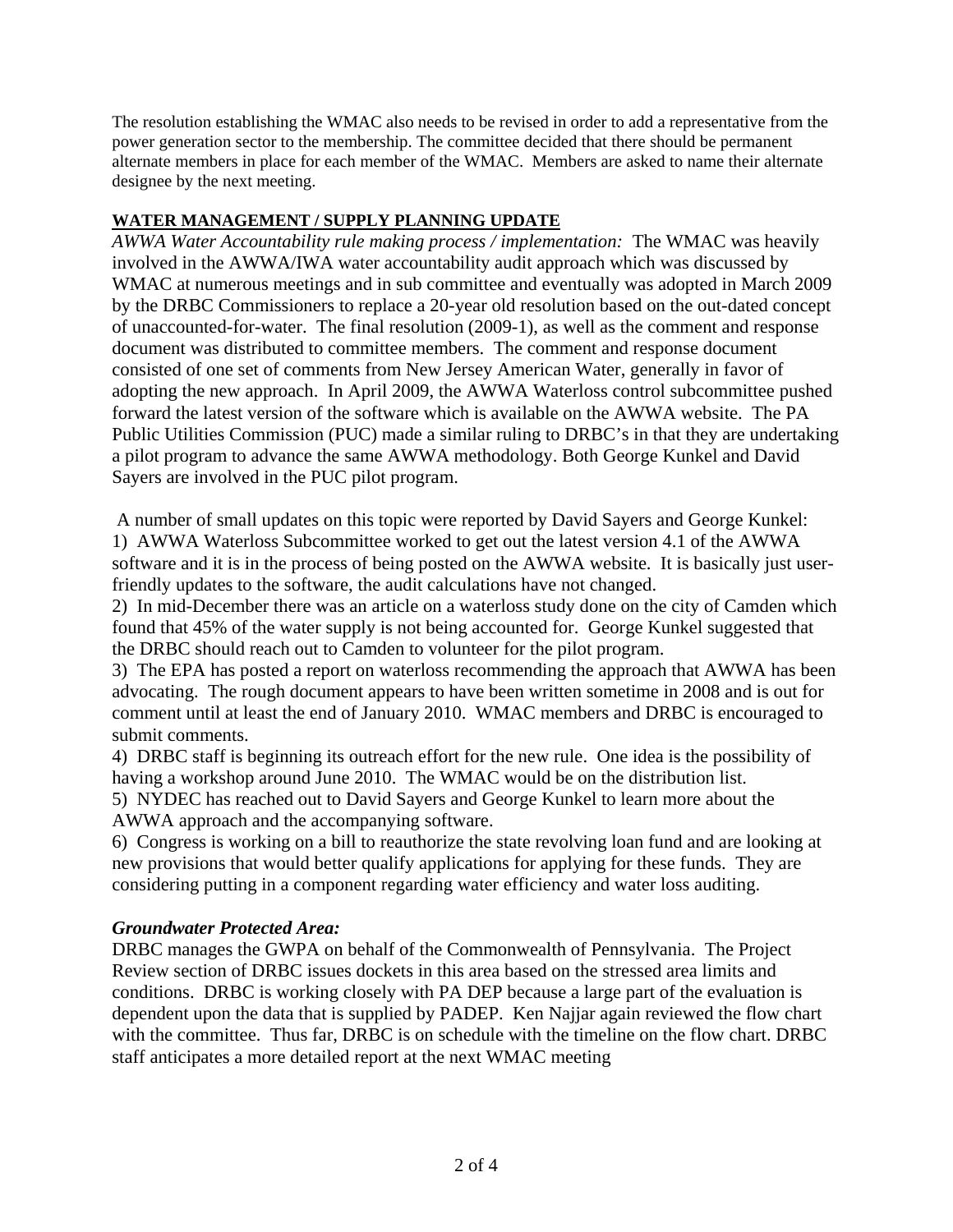## *Water Use Facility Closures:*

Kent Barr distributed a map indicating the locations of the facilities that are closing. On the map there are total withdrawals that have been reported to DRBC since 2008, as well as their consumptive use. For immediate closure there are two refineries, Premcoor/Valero (Delaware City refinery), which will be a permanent closure. The other refinery is Sunoco at Eagle Point, this isn't necessarily permanent. News articles and other sources indicate they are idling the facility for now; they are moving production over to the Marcus Hook facilities because it is closer to the distribution center. As of 2011, Exelon stated that they will be closing Cromby (coal-fired plant) and two other coal-fired units (#1 and #2) at Eddystone. Units #3 and #4 are natural gas and oil powered and will remain open. According to Stewart Lovell, the Premcor refinery will continue to use the Delaware River intake to operate the wastewater treatment plant in this location. Some problems were identified with the map legend and water use sectors. Kent Barr will review the map and make revisions if necessary.

# **FUTURE DRBC/WMAC WORK PLAN - PRIORITIZATION OF FUTURE WORK:**

The goal for the WMAC is to review the list of issues on the agenda and decide which topics have the highest priority. Janet Bowers stated that the first three issues on the list should be priority for the WMAC: Conservation, Reuse, and Regionalization. Discussion on the prioritization items is summarized as follows:

## *Water Conservation Rule Revisions:*

David Sayers distributed a handout regarding water conservation rule revisions. While WMAC were focusing on water accountability rule revisions, the committee also decided that there are many other resolutions that would benefit from an update. The matrix on the handout lists those resolutions that make up the conservation suite and their resolutions numbers. David Sayers noted that the DRBC's water rate resolution is outdated as the majority of water purveyors are in compliance and the rule no longer represents best practice. Rate structures can provide an incentive for water conservation but rate changes are a complex process that go well beyond the scope of WMAC and are at the heart of water utility financing. Water conservation is an important topic and committee members would be interested in contributing to this discussion if something can be moved forward.

# *Regionalization Issues - Water & Wastewater:*

There is some inconsistency in DRBC policy regarding regionalization of water supply and wastewater. DRBC would like to come up with a rule that supports the goals of the Basin Plan. Jessica Sanchez provided a handout on the topic that was previously distributed to the Commissioners at the January 2009 workshop during a discussion of potential regulatory changes. We want to make sure this issue goes through the advisory committees before it is incorporated into rule language and put before the Commissioners for a vote. DRBC will be investigating how the states are dealing with regionalization of infrastructure.

# *Water Reuse:*

There was discussion regarding the use of graywater. A summary of a presentation by Ed Clerico was circulated to the group. Mary Ellen Noble stated she thought its use was illegal in Pennsylvania. Bruno Mercuri stated he didn't think it was illegal, but you cannot reuse sanitary